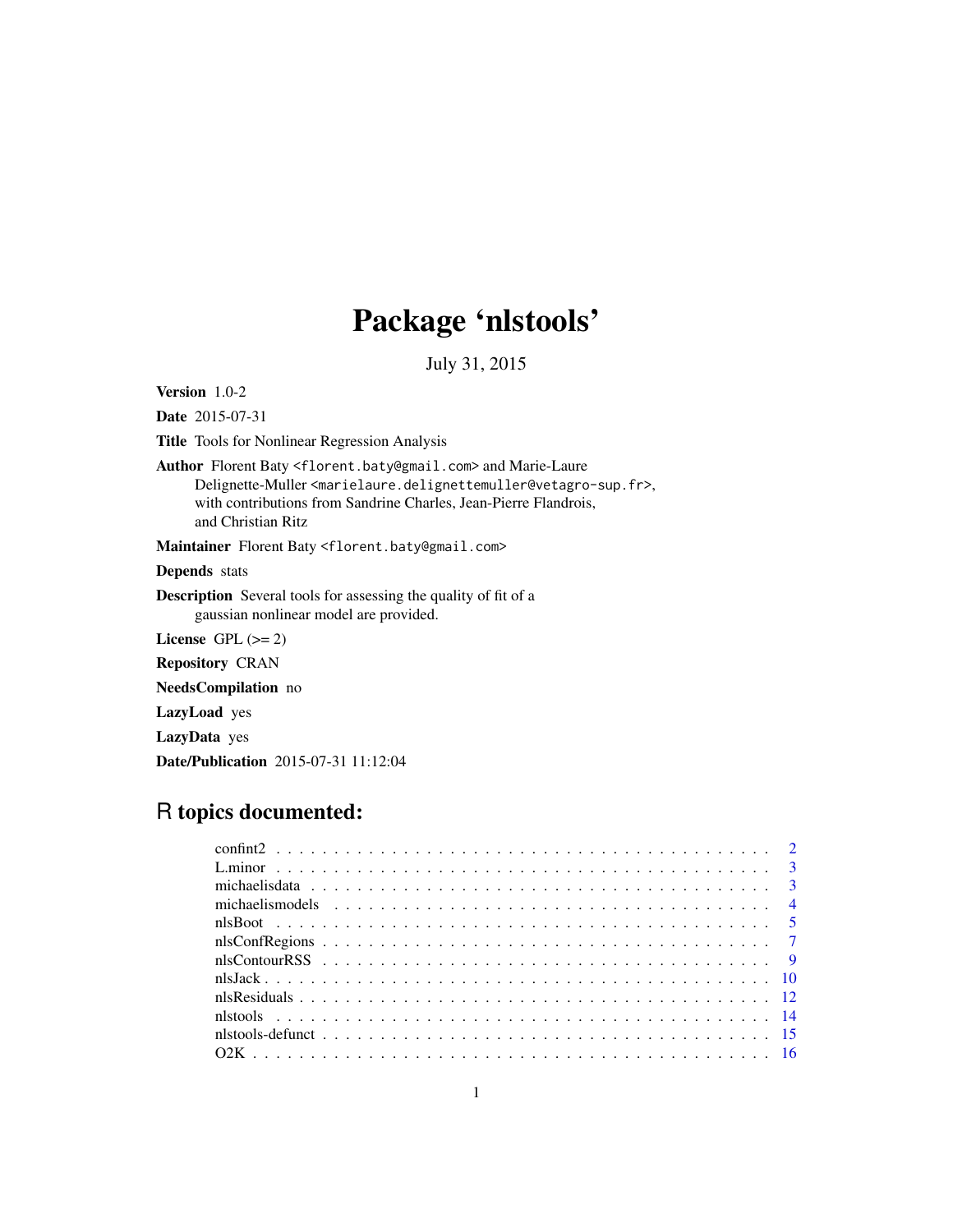<span id="page-1-0"></span>2 confinite  $2 \cos \theta$  confinite  $2 \sin \theta$  confinite  $2 \sin \theta$  confinite  $2 \sin \theta$  confinite  $2 \sin \theta$  confinite  $2 \sin \theta$  confinite  $2 \sin \theta$  confinite  $2 \sin \theta$  confinite  $2 \sin \theta$  confinite  $2 \sin \theta$  confinite  $2 \sin \theta$  confinite  $2 \sin \theta$  con

#### **Index** 2008 **[18](#page-17-0)**

# Description

Produces confidence intervals for the parameters in nonlinear regression model fit. The intervals can either be based large sample results or on profiling.

#### Usage

```
confint2(object, parm, level = 0.95, method = c("asymptotic", "profile"), ...)
```
### Arguments

| object | object of class nls.                                                                                                               |
|--------|------------------------------------------------------------------------------------------------------------------------------------|
| parm   | a vector character strings with names of the parameter for which to calculate<br>confidence intervals (by default all parameters). |
| level  | the confidence level required.                                                                                                     |
| method | method to be used: "asympotic" for large sample and "profile" for profiling<br>approach.                                           |
| .      | additional argument(s) to pass on the method doing the profiling.                                                                  |

#### Details

The profiling used is the method [confint.nls.](#page-0-0)

#### Value

A matrix with columns giving lower and upper confidence limits for each parameter.

### Author(s)

Christian Ritz

#### Examples

```
L.minor.m1 <- nls(rate ~ Vm*conc/(K+conc), data = L.minor, start = list(K=20, Vm=120))
confint2(L.minor.m1)
confint2(L.minor.m1, "K")
```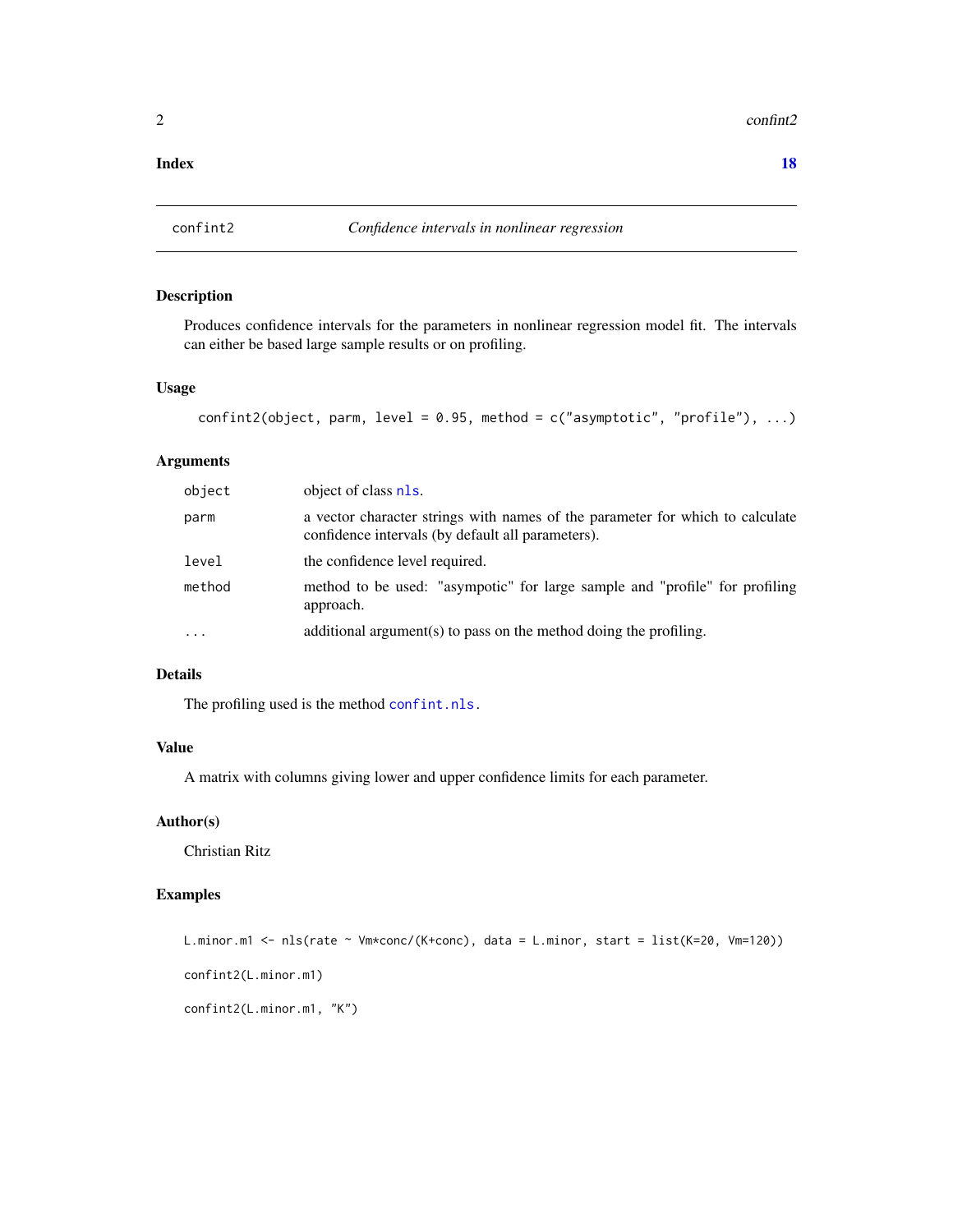<span id="page-2-0"></span>

### Description

Enzyme kinetics

#### Usage

data(L.minor)

#### Format

A data frame with 8 observations on the following 2 variables.

conc a numeric vector

rate a numeric vector

#### Source

Cedergreen, N. and Madsen, T. V. (2002) Nitrogen uptake by the floating macrophyte *Lemna minor*, *New Phytologist*, 155, 285–292.

michaelisdata *Michaelis Menten data sets*

### Description

Michaelis Menten data sets

#### Usage

data(vmkm) data(vmkmki)

#### Format

vmkm is a data frame with 2 columns (S: concentration of substrat, v: reaction rate) vmkmki is a data frame with 3 columns (S: concentration of substrat, I: concentration of inhibitor, v: reaction rate)

#### Source

These datasets were provided by the French research unit INRA UMR1233.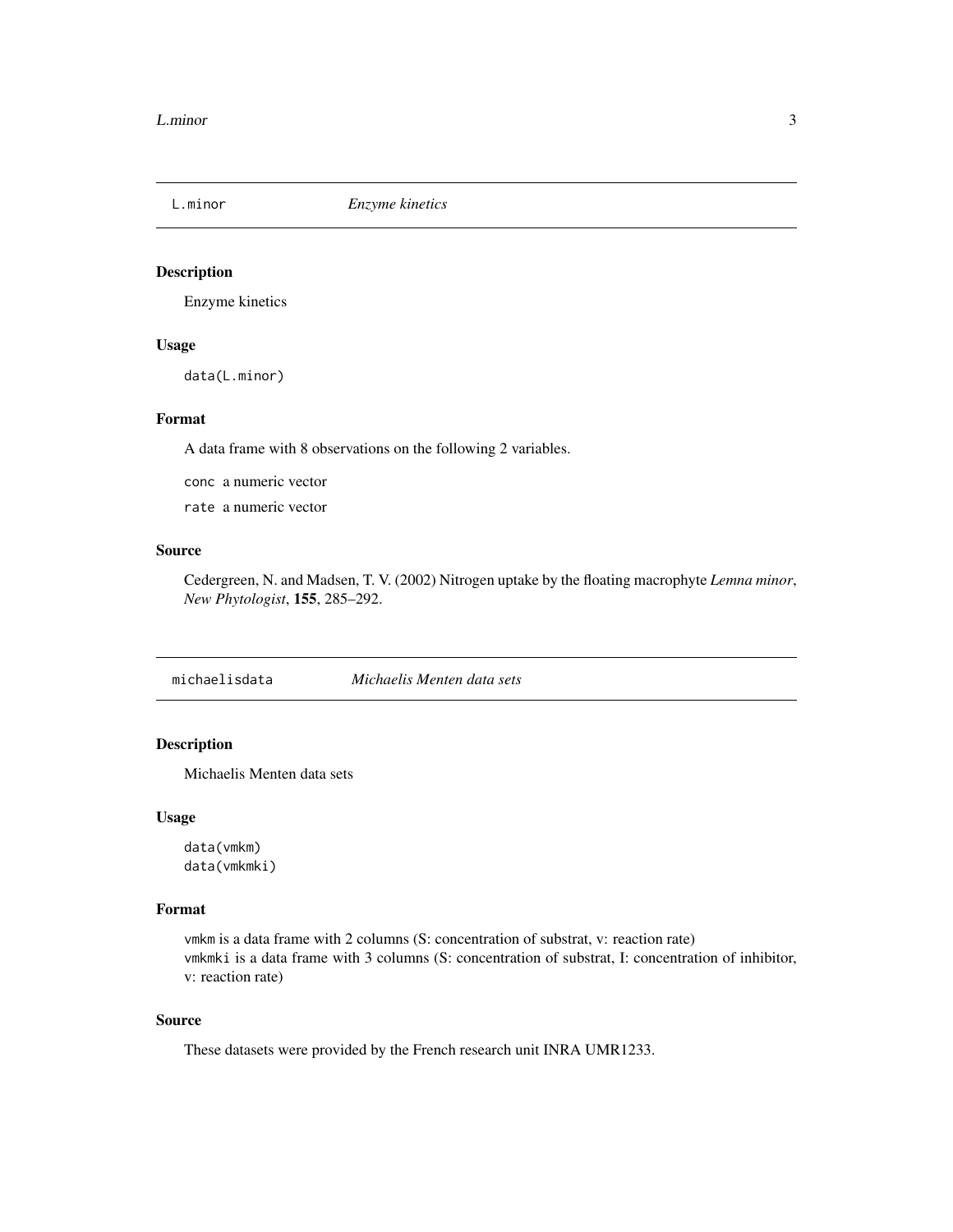#### Examples

```
data(vmkm)
data(vmkmki)
plot(vmkm)
plot(vmkmki)
```
michaelismodels *Michaelis-Menten model and derived equations to model competitive and non-competitive inhibition*

#### Description

Formula of Michaelis-Menten model commonly used to describe enzyme kinetics, and derived formulas taking into account the effect of a competitive or a non-competitive inhibitor

#### Usage

michaelis compet\_mich non\_compet\_mich

#### Details

These models describe the evolution of the reaction rate (v) as a function of the concentration of substrate (S) and the concentration of inhibitor (I) for compet\_mich and non\_compet\_mich.

michaelis is the classical Michaelis-Menten model (Dixon, 1979) with two parameters (Km, Vmax) :

$$
v = \frac{S}{S + K_m} V_{max}
$$

compet\_mich is the Michaelis-Menten derived model with three parameters (Km, Vmax, Ki), describing a competitive inhibition :

$$
v = \frac{S}{S + K_m(1 + \frac{I}{K_i})} V_{max}
$$

non\_compet\_mich is the Michaelis-Menten derived model with three parameters (Km, Vmax, Ki), describing a non-competitive inhibition :

$$
v = \frac{S}{(S + K_m)(1 + \frac{I}{Ki})} V_{max}
$$

<span id="page-3-0"></span>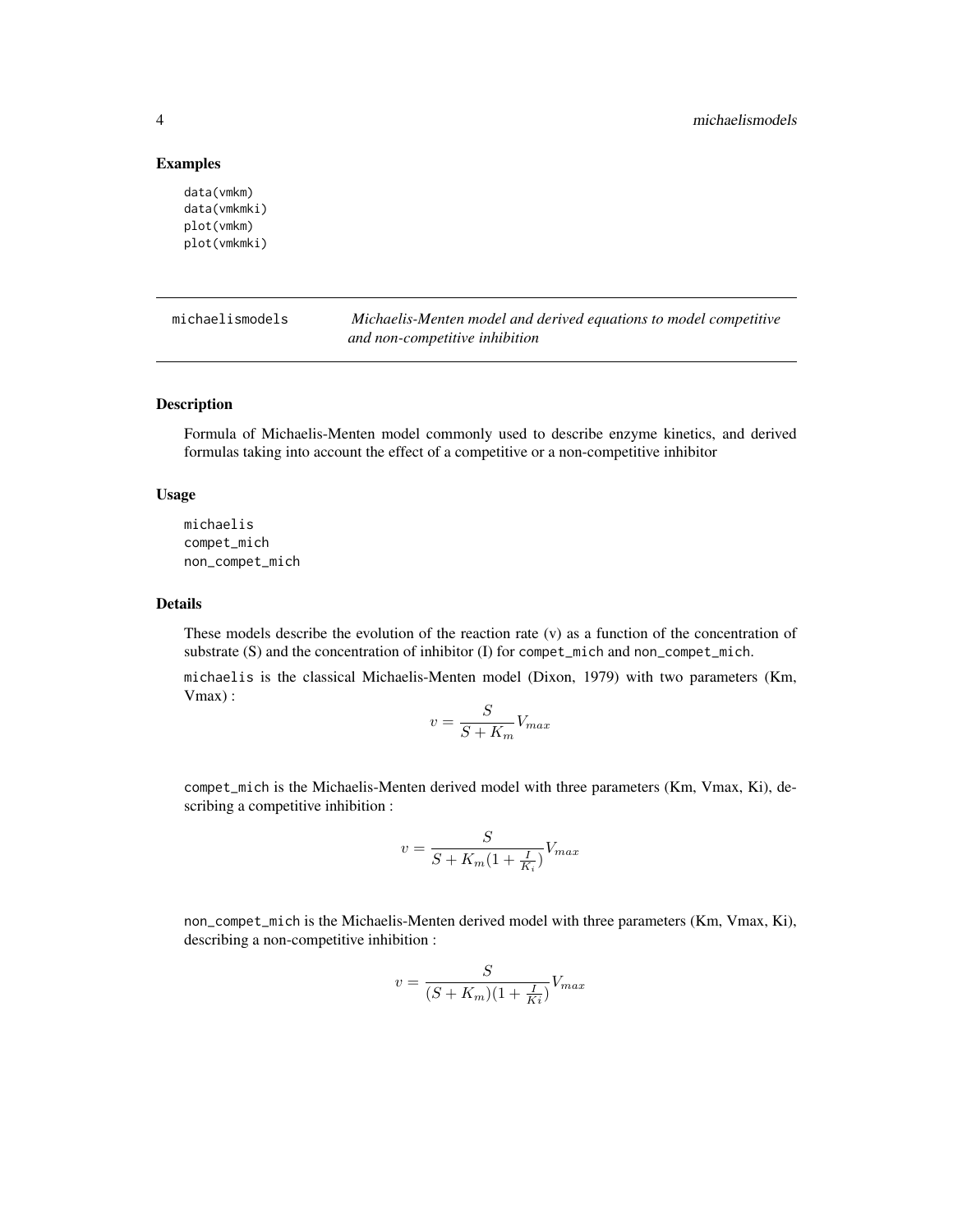#### <span id="page-4-0"></span>nlsBoot 5

# Value

A formula

#### Author(s)

Florent Baty <florent.baty@gmail.com> Marie-Laure Delignette-Muller <ml.delignette@vetagro-sup.fr>

#### References

Dixon M and Webb EC (1979) *Enzymes*, Academic Press, New York.

# Examples

```
# Example 1
data(vmkm)
nls1 <- nls(michaelis,vmkm,list(Km=1,Vmax=1))
plotfit(nls1, smooth = TRUE)
# Example 2
data(vmkmki)
def.par <- par(no.readonly = TRUE)
par(mfrow = c(2,2))nls2_c <- nls(compet_mich, vmkmki, list(Km=1,Vmax=20,Ki=0.5))
plotfit(nls2_c, variable=1)
overview(nls2_c)
res2_c <- nlsResiduals(nls2_c)
plot(res2_c, which=1)
nls2_nc <- nls(non_compet_mich, vmkmki, list(Km=1, Vmax=20, Ki=0.5))
plotfit(nls2_nc, variable=1)
overview(nls2_nc)
res2_nc <- nlsResiduals(nls2_nc)
plot(res2_nc, which=1)
par(def.par)
```
nlsBoot *Bootstrap resampling*

#### Description

Bootstrap resampling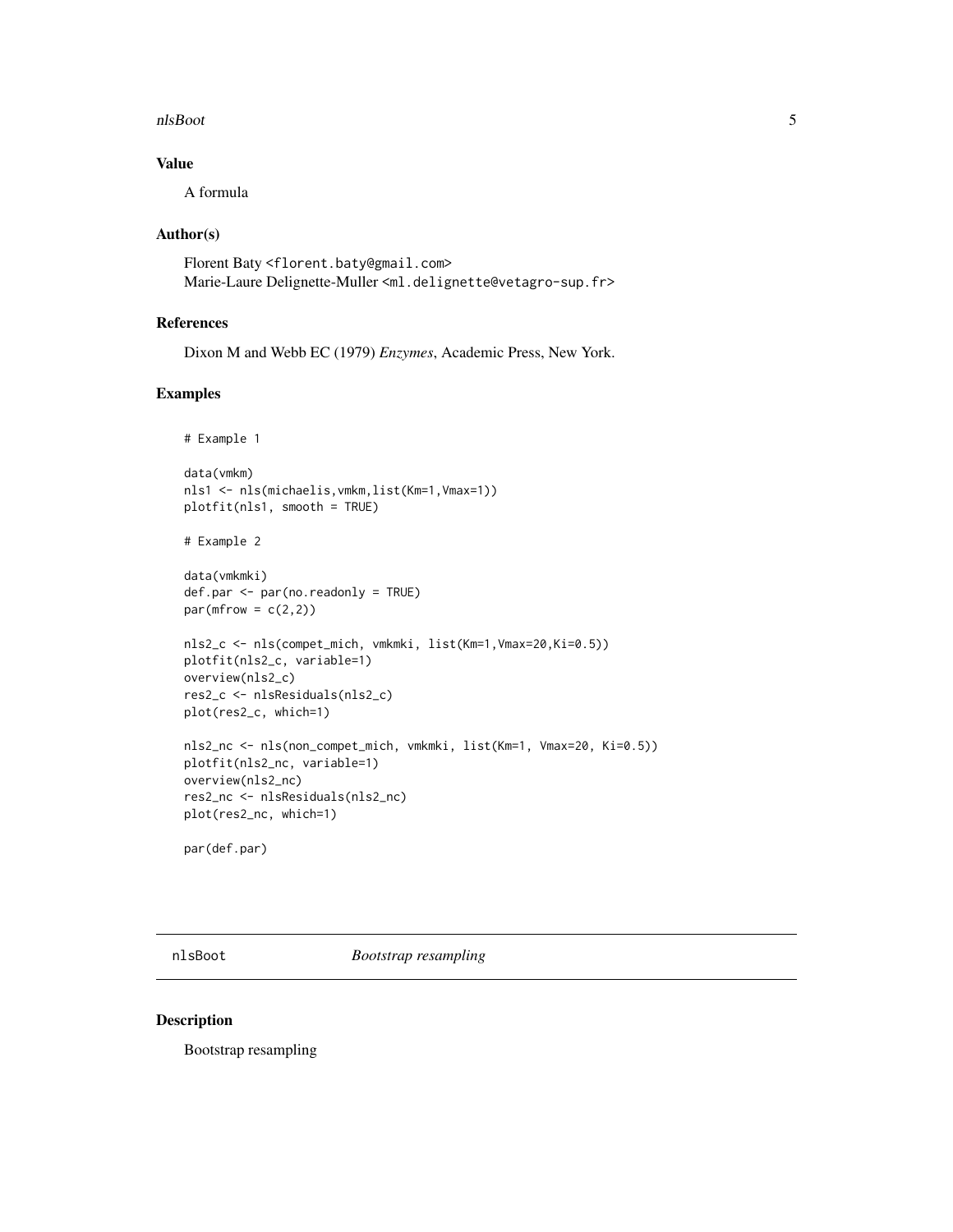#### Usage

```
nlsBoot (nls, niter = 999)
## S3 method for class 'nlsBoot'
plot(x, type = c("pairs", "boxplot"),mfr = c(ceiling(sqrt(ncol(x$coefboot))),
    ceiling(sqrt(ncol(x$coefboot)))),
    ask = FALSE, ...)## S3 method for class 'nlsBoot'
print(x, \ldots)## S3 method for class 'nlsBoot'
summary(object, ...)
```
#### Arguments

| nls       | an object of class 'nls'                                              |
|-----------|-----------------------------------------------------------------------|
| niter     | number of iterations                                                  |
| x, object | an object of class 'nlsBoot'                                          |
| type      | type of representation (options are "pairs" or "boxplot")             |
| mfr       | layout definition (number of rows and columns in the graphics device) |
| ask       | if TRUE, draw plot interactively                                      |
| $\ddotsc$ | further arguments passed to or from other methods                     |
|           |                                                                       |

#### Details

Non-parametric bootstrapping is used. Mean centered residuals are bootstrapped. By default, 999 resampled data sets are created from which parameter estimates are obtained by fitting the model on each of these data sets. Whenever the fit fails to converge, a flag reports the number of nonconvergences. If the fitting procedure fails to converge in more than 50% of the cases, the procedure is interrupted with a flag and no result is given. The function summary returns the bootstrap estimates (mean and std. dev. of the bootstrapped estimates) and the median and 95 percent confidence intervals (50, 2.5, and 97.5 percentiles of the bootstrapped estimates). The bootstrapped estimate distributions can be visualized using the function plot.nlsBoot either by plotting the bootstrapped sample for each pair of parameters or by displaying the boxplot representation of the bootstrapped sample for each parameter. Notice that  $nlsBoost$  does not currently handle transformed dependent variables specified in the left side of the nls formula.

#### Value

nlsBoot returns a list of 4 objects:

| coefboot | contains the bootstrap parameter estimates                                |
|----------|---------------------------------------------------------------------------|
| bootCI   | contains the bootstrap medians and the bootstrap 95% confidence intervals |
| estiboot | contains the means and std. errors of the bootstrap parameter estimates   |
| rse      | is the vector of bootstrap residual errors                                |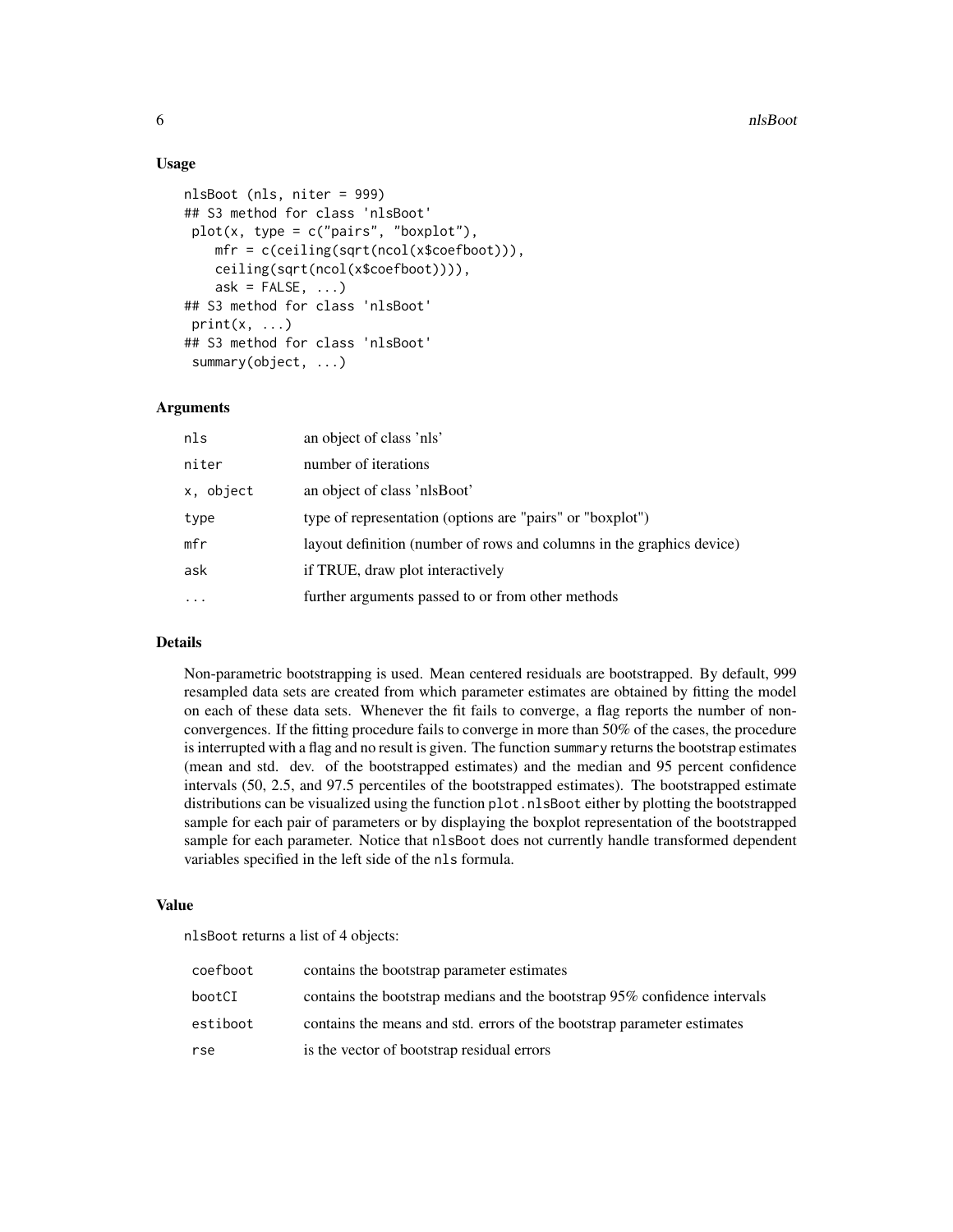### <span id="page-6-0"></span>nlsConfRegions 7

#### Author(s)

Florent Baty <florent.baty@gmail.com> Marie-Laure Delignette-Muller <ml.delignette@vetagro-sup.fr>

#### References

Bates DM and Watts DG (1988) Nonlinear regression analysis and its applications. Wiley, Chichester, UK.

Huet S, Bouvier A, Poursat M-A, Jolivet E (2003) Statistical tools for nonlinear regression: a practical guide with S-PLUS and R examples. Springer, Berlin, Heidelberg, New York.

#### Examples

```
formulaExp <- as.formula(VO2 ~ (t <= 5.883) * VO2res + (t > 5.883) *
                        (VO2res + (VO2peak - VO2res) *
                        (1 - \exp(-(t - 5.883) / \text{mu})))O2K.nls1 <- nls(formulaExp, start = list(VO2res = 400, VO2peak = 1600,
               mu = 1, data = 02K)
O2K.boot1 <- nlsBoot(O2K.nls1, niter = 200)
plot(O2K.boot1)
plot(O2K.boot1, type = "boxplot", ask = FALSE)
summary(O2K.boot1)
```

| nlsConfRegions | Confidence regions |
|----------------|--------------------|
|                |                    |
|                |                    |

#### Description

Draws parameter values in the Beale's 95 percent unlinearized confidence region

#### Usage

```
nlsConfRegions (nls, length = 1000, exp = 1.5)
## S3 method for class 'nlsConfRegions'
plot(x, bounds = FALSE, ask = FALSE, ...)## S3 method for class 'nlsConfRegions'
print(x, \ldots)
```
#### Arguments

| nls    | an object of class 'nls'                                                            |
|--------|-------------------------------------------------------------------------------------|
| length | number of points to draw in the confidence region                                   |
| exp    | expansion factor of the hypercube in which random values of parameters are<br>drawn |
| X      | an object of class 'nlsConfRegions'                                                 |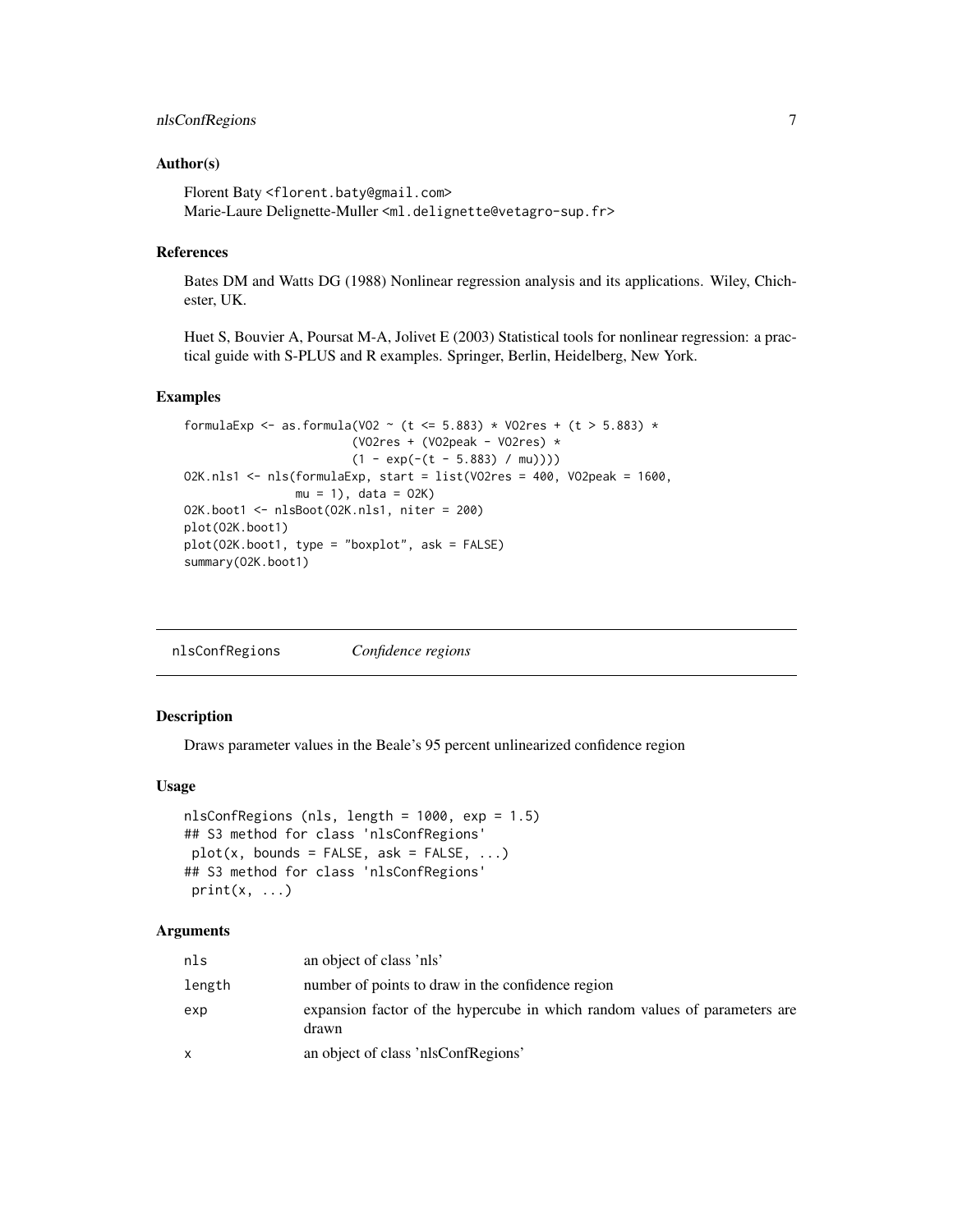8 **a** nlsConfRegions **b** nlsConfRegions **b** nlsConfRegions **b** nlsConfRegions **b** nlsConfRegions **b** nlsConfRegions **b**  $\frac{1}{2}$ 

| bounds   | logical defining whether bounds of the drawing hypercube are plotted |
|----------|----------------------------------------------------------------------|
| ask      | if TRUE, draw plot interactively                                     |
| $\cdots$ | further arguments passed to or from other methods                    |

# Details

A sample of points in the 95 percent confidence region is computed according to Beale's criterion (Beale, 1960). This region is also named the joint parameter likelihood region (Bates and Watts, 1988). The method used consists in a random sampling of parameters values in a hypercube centered on the least squares estimate and rejecting the parameters values whose residual sum of squares do not verify the Beale criterion. The confidence region is plotted by projection of the sampled points in each plane defined by a couple of parameters. Bounds of the hypercube in which random values of parameters are drawn may be plotted in order to check if the confidence region was totally included in the hypercube defined by default. If not the hypercube should be expanded in order to obtain the full confidence region

#### Value

nlsConfRegions returns a list of four objects:

| cr     | a data frame containing the sample drawn in the Beale's confidence region                       |
|--------|-------------------------------------------------------------------------------------------------|
| rss    | a vector containing the residual sums of squares corresponding to cr                            |
| rss95  | the 95 percent residual sum of squares threshold according to Beale (1960)                      |
| bounds | lower and upper bounds of the hypercube in which random values of parameters<br>have been drawn |

#### Author(s)

Florent Baty <florent.baty@gmail.com> Marie-Laure Delignette-Muller <ml.delignette@vetagro-sup.fr>

#### References

Beale EML (1960) Confidence regions in non-linear estimations. *Journal of the Royal Statistical Society*, 22B, 41-88.

Bates DM and Watts DG (1988) Nonlinear regression analysis and its applications. Wiley, Chichester, UK.

#### See Also

ellipse.nls in the ellipse library

#### Examples

```
formulaExp <- as.formula(VO2 ~ (t <= 5.883) * VO2rest + (t > 5.883) *
                        (VO2rest + (VO2peak - VO2rest) *
                        (1 - \exp(-(t - 5.883) / \text{mu})))O2K.nls1 <- nls(formulaExp, start = list(VO2rest = 400, VO2peak = 1600,
```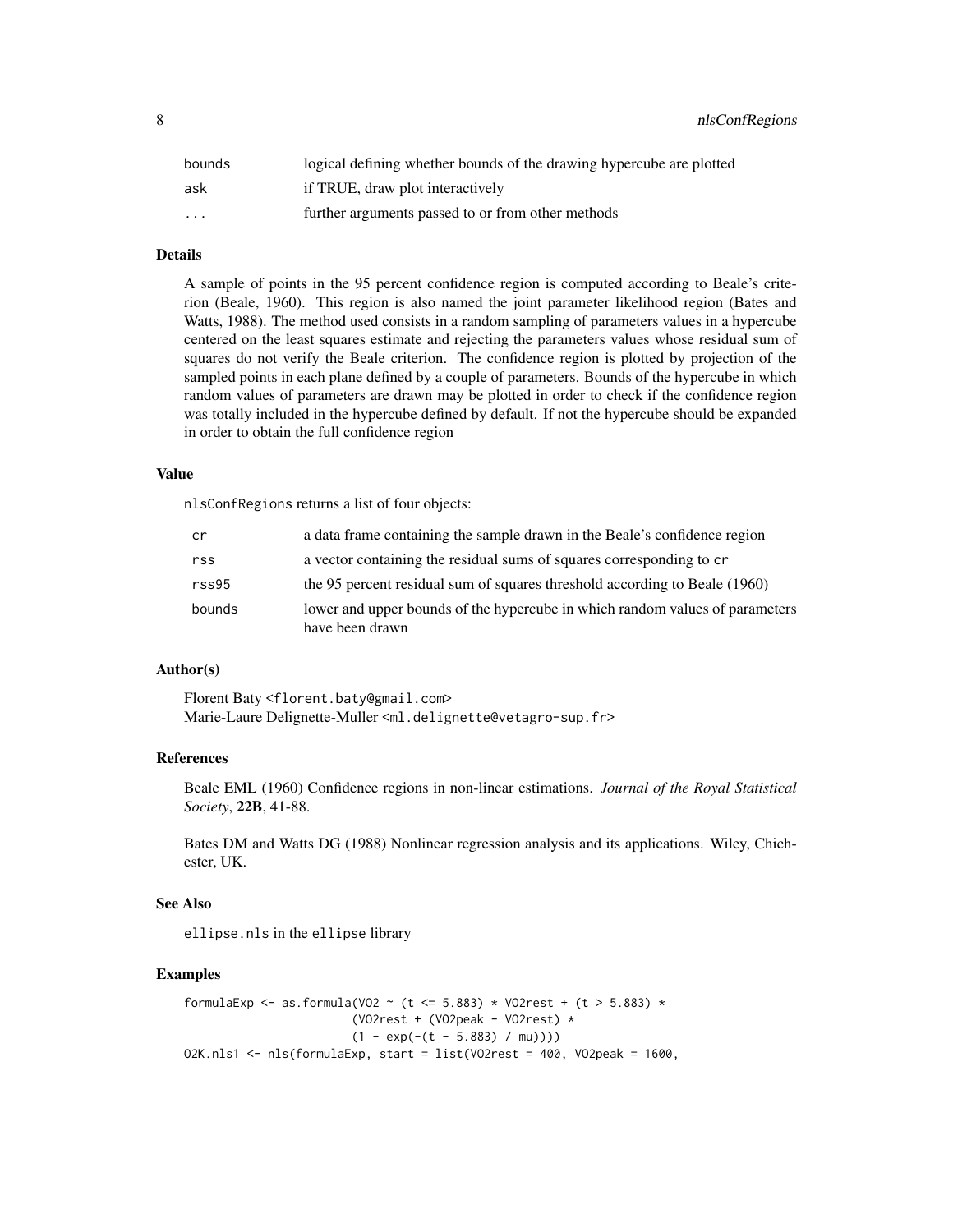#### <span id="page-8-0"></span>nlsContourRSS 9

```
mu = 1, data = 02K)
O2K.conf1 <- nlsConfRegions(O2K.nls1, exp = 2, length = 200)
plot(O2K.conf1, bounds = TRUE)
```
nlsContourRSS *Surface contour of RSS*

#### Description

Provides residual sum of squares (RSS) contours

#### Usage

```
nlsContourRSS (nls, lseq = 100, exp = 2)
## S3 method for class 'nlsContourRSS'
plot(x, nlev = 0, col = TRUE, col.path = terrain.close(100),ask = FALSE, useRaster = TRUE, ...)## S3 method for class 'nlsContourRSS'
print(x, \ldots)
```
#### Arguments

| nls       | an object of class 'nls'                                                                                       |
|-----------|----------------------------------------------------------------------------------------------------------------|
| lseq      | length of the sequences of parameters                                                                          |
| exp       | expansion factor of the parameter intervals defining the grids                                                 |
| nlev      | number of contour levels to add to the likelihood contour at level 95 percent                                  |
| col       | logical. Contours are plotted with colors if TRUE                                                              |
| col.pal   | Palette of colors. Colors to be used as background (default is terrain.colors(100);<br>unused if col is FALSE) |
| $\times$  | an object of class 'nlsContourRSS'                                                                             |
| ask       | if TRUE, draw plot interactively (default is FALSE)                                                            |
| useRaster | a bitmap raster is used to plot the image instead of polygons (default is TRUE)                                |
| $\cdots$  | further arguments passed to or from other methods                                                              |

#### Details

The aim of these functions is to plot the residual sum of squares (RSS) contours which correspond to likelihood contours for a Gaussian model. For each pair of parameters the RSS is calculated on a grid centered on the least squares estimates of both parameters, the other parameters being fixed to their least square estimates. The contours of RSS values are then plotted for each pair of parameters. For each pair of parameters, one of this contour corresponds to a section of the 95 percent Beale's confidence region in the plane of these parameters. This contour is plotted in a different color.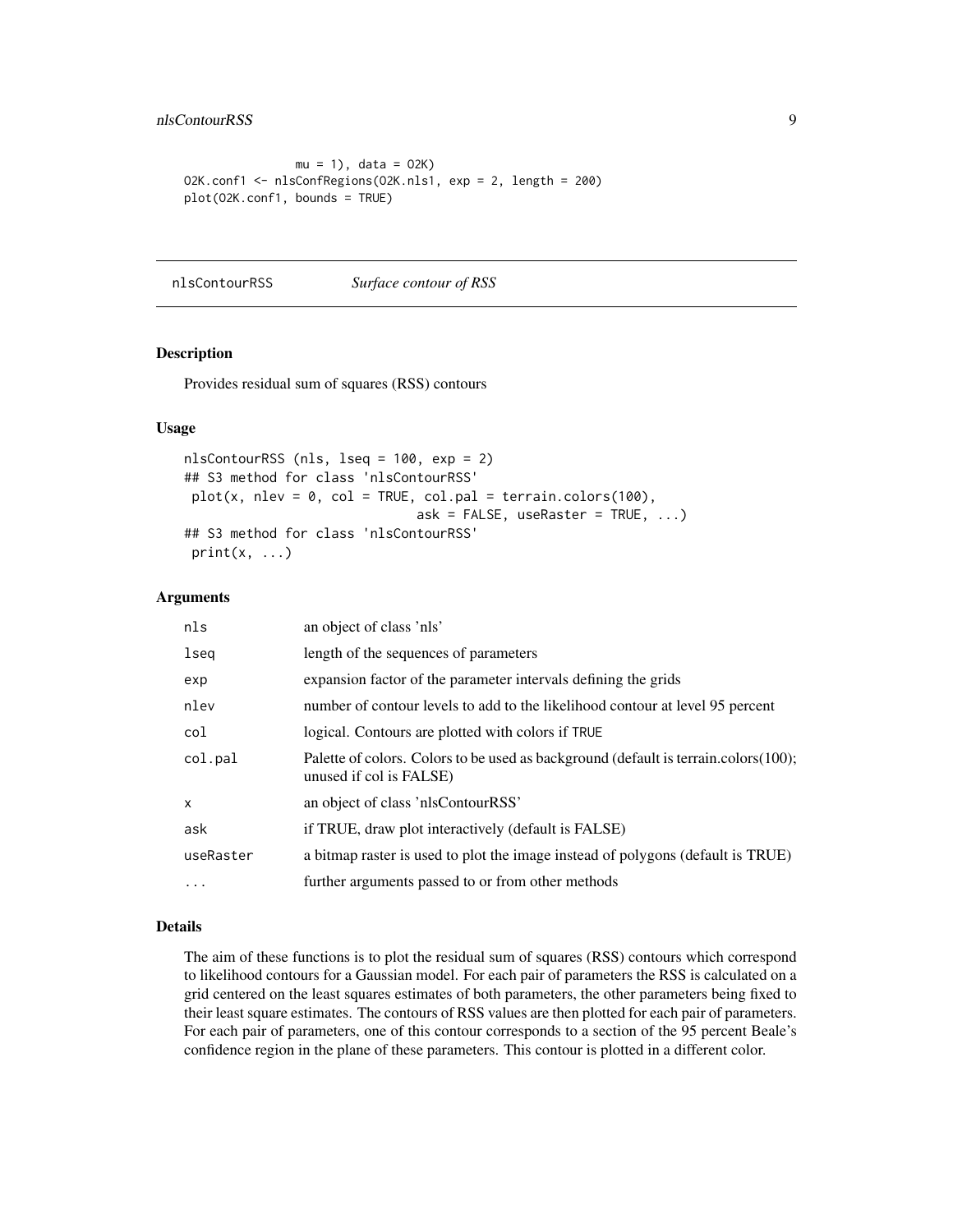#### <span id="page-9-0"></span>Value

nlsContourRSS returns a list of three objects:

| segPara | a matrix with the sequence of grid values for each parameter                                   |
|---------|------------------------------------------------------------------------------------------------|
| lrss    | a list of matrices with logarithm values of RSS in the grid for each pair of pa-<br>rameters   |
| lrss95  | the logarithm of the 95 percent residual sum of squares threshold according to<br>Beale (1960) |

#### Author(s)

Florent Baty <florent.baty@gmail.com> Marie-Laure Delignette-Muller <ml.delignette@vetagro-sup.fr>

#### References

Beale EML (1960) Confidence regions in non-linear estimations. *Journal of the Royal Statistical Society*, 22B, 41-88.

Bates DM and Watts DG (1988) Nonlinear regression analysis and its applications. Wiley, Chichester, UK.

#### Examples

```
formulaExp <- as.formula(VO2 ~ (t <= 5.883) * VO2rest + (t > 5.883) *
                        (VO2rest + (VO2peak - VO2rest) *
                        (1 - \exp(-(t - 5.883) / \text{mu})))O2K.nls1 <- nls(formulaExp, start = list(VO2rest = 400, VO2peak = 1600,
                mu = 1, data = 02K)
O2K.cont1 <- nlsContourRSS(O2K.nls1)
plot(O2K.cont1)
```
nlsJack *Jackknife resampling*

#### Description

Jackknife resampling

#### Usage

```
nlsJack (nls)
## S3 method for class 'nlsJack'
plot(x, mfr = c(nrow(x$reldif), 1), ask = FALSE, ...)## S3 method for class 'nlsJack'
print(x, \ldots)## S3 method for class 'nlsJack'
 summary(object, ...)
```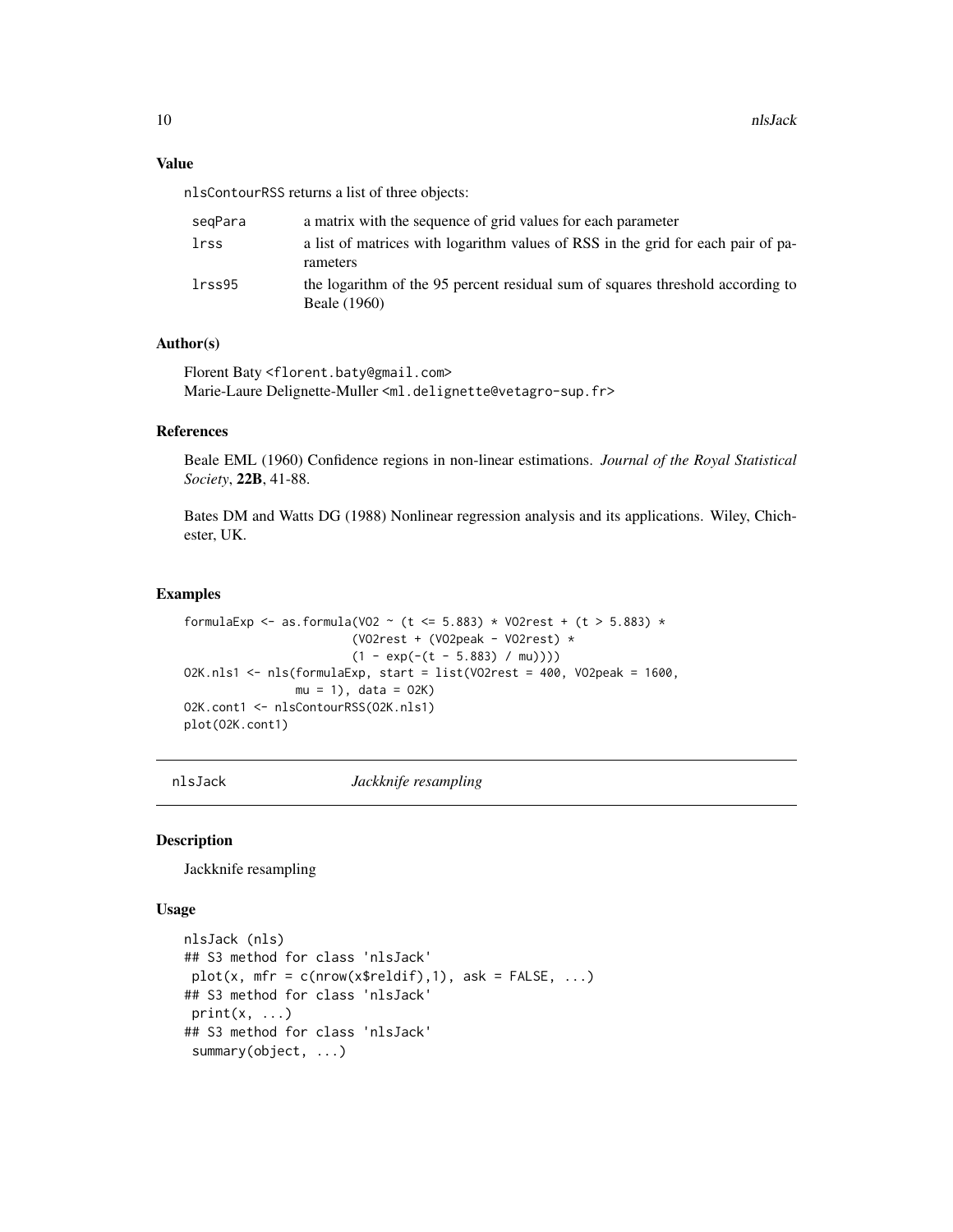#### nlsJack 11

#### Arguments

| nls       | an object of class 'nls'                                                    |
|-----------|-----------------------------------------------------------------------------|
| x, object | an object of class 'nlsJack'                                                |
| mfr       | layout definition, default is k rows (k: number of parameters) and 1 column |
| ask       | if TRUE, draw plot interactively                                            |
| $\cdots$  | further arguments passed to or from other methods                           |
|           |                                                                             |

#### Details

A jackknife resampling procedure is performed. Each observation is sequentially removed from the initial data set using a leave-one-out strategy. A data set with *n* observations provides thus *n* resampled data sets of *n-1* observations. The jackknife estimates with confidence intervals are calculated as described by Seber and Wild (1989) from the results of *n* new fits of the model on the *n* jackknife resampled data sets. The leave-one-out procedure is also employed to assess the influence of each observation on each parameter estimate. An observation is empirically defined as influential for one parameter if the difference between the estimate of this parameter with and without the observation exceeds twice the standard error of the estimate divided by *sqrt(n)*. This empirical method assumes a small curvature of the nonlinear model. For each parameter, the absolute relative difference (in percent of the estimate) of the estimates with and without each observation is plotted. An asterisk is plotted for each influential observation.

#### Value

nlsJack returns a list with 7 objects:

| estijack | a data frame with jackknife estimates and bias                                                                                        |
|----------|---------------------------------------------------------------------------------------------------------------------------------------|
| coefjack | a data frame with the parameter estimates for each jackknife sample                                                                   |
| reldif   | a data frame with the absolute relative difference (in percent of the estimate) of<br>the estimates with and without each observation |
| dfb      | a data frame with dfbetas for each parameter and each observation                                                                     |
| jackCI   | a data frame with jackknife confidence intervals                                                                                      |
| rse      | a vector with residual standard error for each jackknife sample                                                                       |
| rss      | residual a vector with residual sum of squares for each jackknife sample                                                              |

#### Author(s)

Florent Baty <florent.baty@gmail.com> Marie-Laure Delignette-Muller <ml.delignette@vetagro-sup.fr>

#### References

Seber GAF, Wild CJ (1989) Nonlinear regression. Wiley, New York.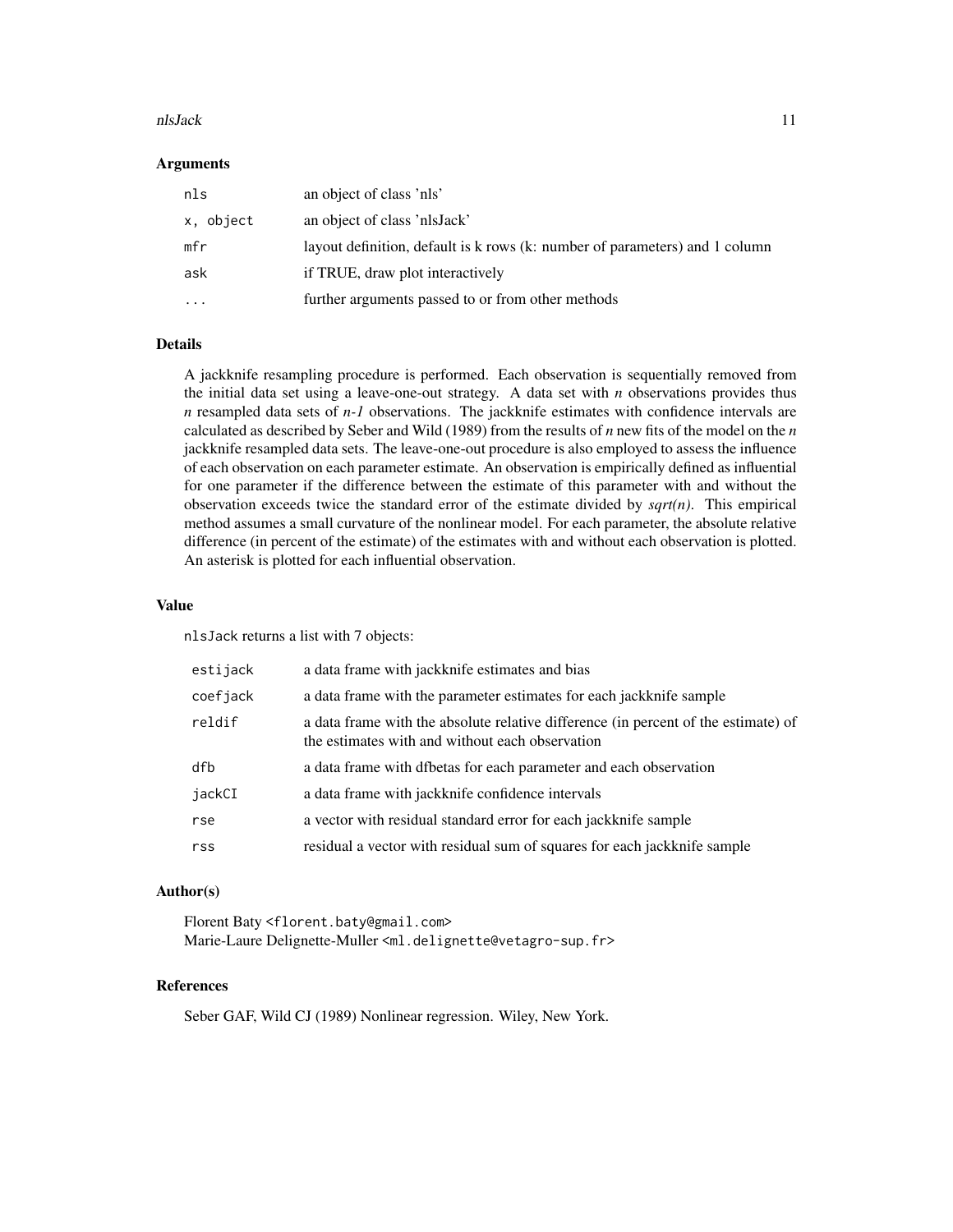### Examples

```
formulaExp <- as.formula(VO2 ~ (t <= 5.883) * VO2rest + (t > 5.883) *
                        (VO2rest + (VO2peak - VO2rest) *
                        (1 - \exp(-(t - 5.883) / \text{mu})))O2K.nls1 <- nls(formulaExp, start = list(VO2rest = 400, VO2peak = 1600, mu = 1),
               data = 02K)
O2K.jack1 <- nlsJack(O2K.nls1)
plot(O2K.jack1)
summary(02K.jack1)
```
nlsResiduals *NLS residuals*

### Description

Provides several plots and tests for the analysis of residuals

### Usage

```
nlsResiduals (nls)
## S3 method for class 'nlsResiduals'
plot(x, which = 0, ...)
```
test.nlsResiduals (x) ## S3 method for class 'nlsResiduals'  $print(x, \ldots)$ 

#### Arguments

| nls   | an object of class 'nls'                                                                                                                                                                                                                                                                                                                                                                                        |
|-------|-----------------------------------------------------------------------------------------------------------------------------------------------------------------------------------------------------------------------------------------------------------------------------------------------------------------------------------------------------------------------------------------------------------------|
| X     | an object of class 'nlsResiduals'                                                                                                                                                                                                                                                                                                                                                                               |
| which | an integer:<br>$0 = 4$ graphs of residuals (types 1, 2, 4 and 6)<br>$1 =$ non-transformed residuals against fitted values<br>$2$ = standardized residuals against fitted values<br>$3 =$ sqrt of absolute value of standardized residuals against fitted values<br>$4 =$ auto-correlation residuals (i+1th residual against ith residual)<br>$5 =$ histogram of the residuals<br>$6 =$ qq-plot of the residuals |
|       | further arguments passed to or from other methods                                                                                                                                                                                                                                                                                                                                                               |

<span id="page-11-0"></span>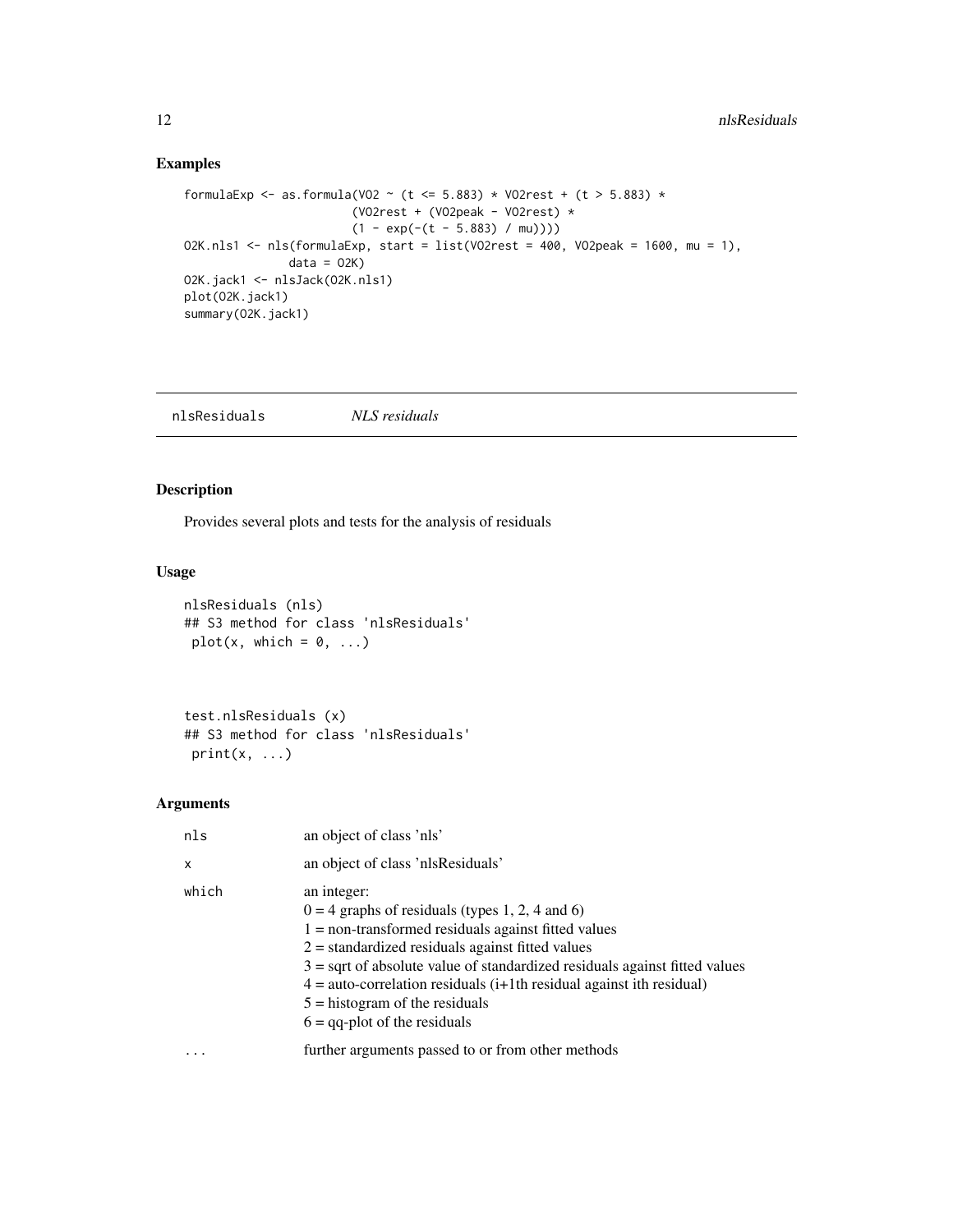#### nlsResiduals 13

#### Details

Several plots and tests are proposed to check the validity of the assumptions of the error model based on the analysis of residuals.

The function plot.nlsResiduals proposes several plots of residuals from the nonlinear fit: plot of non-transformed residuals against fitted values, plot of standardized residuals against fitted values, plot of square root of absolute value of standardized residuals against fitted values, auto-correlation plot of residuals (i+1th residual against ith residual), histogram of the non-transformed residuals and normal Q-Q plot of standardized residuals.

test.nlsResiduals tests the normality of the residuals with the Shapiro-Wilk test (shapiro.test in package stats) and the randomness of residuals with the runs test (Siegel and Castellan, 1988). The runs.test function used in nlstools is the one implemented in the package tseries.

#### Value

nlsResiduals returns a list of five objects:

| std95 | the Student value for alpha=0.05 (bilateral) and the degree of freedom of the<br>model |
|-------|----------------------------------------------------------------------------------------|
| resi1 | a matrix with fitted values vs. non-transformed residuals                              |
| resi2 | a matrix with fitted values vs. standardized residuals                                 |
| resi3 | a matrix with fitted values vs. sqrt(abs(standardized residuals))                      |
| resi4 | a matrix with ith residuals vs. $i+1$ th residuals                                     |
|       |                                                                                        |

#### Author(s)

Florent Baty <florent.baty@gmail.com> Marie-Laure Delignette-Muller <ml.delignette@vetagro-sup.fr>

#### References

Bates DM and Watts DG (1988) Nonlinear regression analysis and its applications. Wiley, Chichester, UK.

Siegel S and Castellan NJ (1988) Non parametric statistics for behavioral sciences. McGraw-Hill international, New York.

### Examples

```
# Plots of residuals
formulaExp <- as.formula(VO2 ~ (t <= 5.883) * VO2rest + (t > 5.883) *
                        (VO2rest + (VO2peak - VO2rest) *
                        (1 - \exp(-(t - 5.883) / \text{mu})))O2K.nls1 <- nls(formulaExp, start = list(VO2rest = 400, VO2peak = 1600, mu = 1),
               data = 02KO2K.res1 <- nlsResiduals(O2K.nls1)
plot(02K.res1, which = 0)# Histogram and qq-plot
plot(O2K.res1, which = 5)
```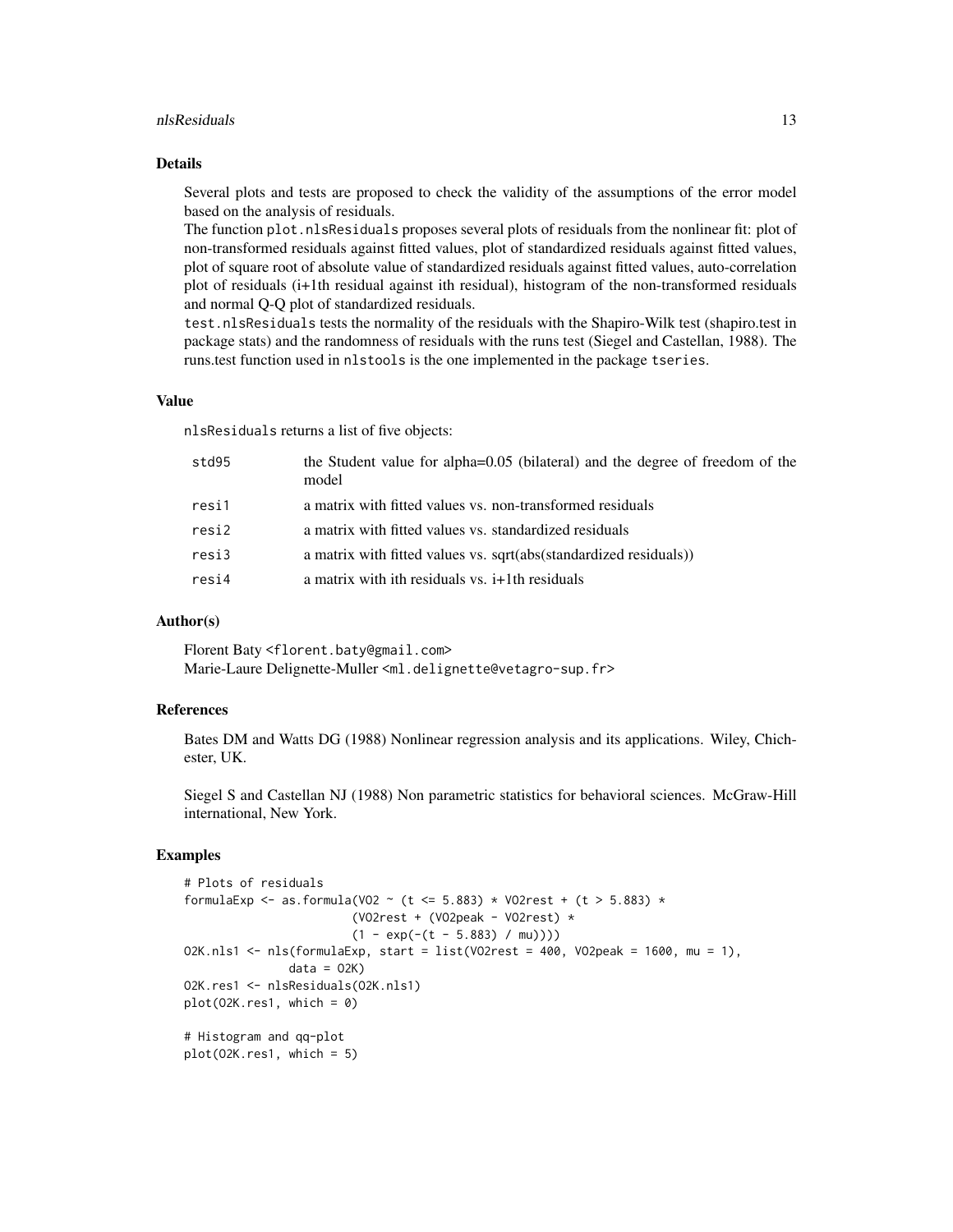```
plot(O2K.res1, which = 6)
# Tests
test.nlsResiduals(O2K.res1)
```
### nlstools *Nonlinear least squares fit*

# Description

Tools to help the fit of nonlinear models with nls

# Usage

```
preview (formula, data, start, variable = 1)
plotfit (x, smooth = FALSE, variable = 1, xlab = NULL, ylab = NULL,
        pch.obs = 1, pch.fit = "+", lty = 1, lwd = 1, col.obs = "black",
        col.fit = "red", ...)overview (x)
```
### Arguments

| formula  | formula of a non-linear model                                                                                                                                                                                                                                                      |
|----------|------------------------------------------------------------------------------------------------------------------------------------------------------------------------------------------------------------------------------------------------------------------------------------|
| data     | a data frame with header matching the variables given in the formula                                                                                                                                                                                                               |
| start    | a list of parameter starting values which names match the parameters given in<br>the formula                                                                                                                                                                                       |
| variable | index of the variable to be plotted against the predicted values; default is the first<br>independent variable as it appears in the orginal dataset                                                                                                                                |
| X        | an object of class 'nls'                                                                                                                                                                                                                                                           |
| smooth   | a logical value, default is FALSE. If smooth is TRUE, a plot of observed values<br>is plotted as a function of 1000 values continuously taken in the range interval<br>[min(variable), max(variable)]. This option can only be used if the number of<br>controlled variables is 1. |
| xlab     | X-label                                                                                                                                                                                                                                                                            |
| ylab     | Y-label                                                                                                                                                                                                                                                                            |
| pch.obs  | type of point of the observed values                                                                                                                                                                                                                                               |
| pch.fit  | type of point of the fitted values (not applicable if smooth=TRUE)                                                                                                                                                                                                                 |
| lty      | type of line of the smoothed fitted values (if smooth=TRUE)                                                                                                                                                                                                                        |
| lwd      | thickness of line of the smoothed fitted values (if smooth=TRUE)                                                                                                                                                                                                                   |
| col.obs  | color of the observed points                                                                                                                                                                                                                                                       |
| col.fit  | color of the fitted values                                                                                                                                                                                                                                                         |
| $\cdots$ | further arguments passed to or from other methods                                                                                                                                                                                                                                  |

<span id="page-13-0"></span>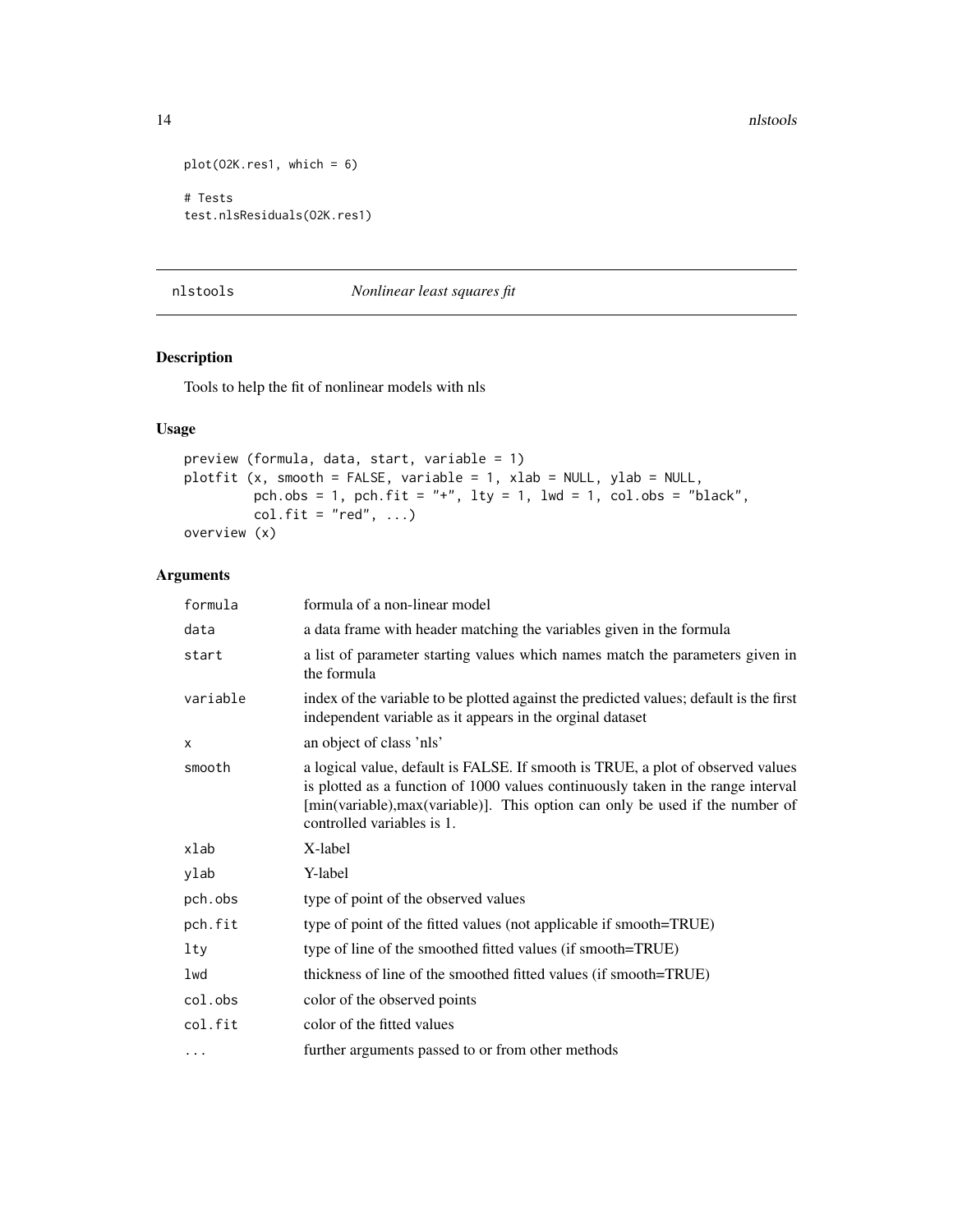#### <span id="page-14-0"></span>nlstools-defunct 15

#### Details

The function preview helps defining the parameter starting values prior fitting the model. It provides a superimposed plot of observed (circles) and predicted (crosses) values of the dependent variable versus one of the independent variables with the model evaluated at the starting values of the parameters. The function overview returns the parameters estimates, their standard errors as well as their asymptotic confidence intervals and the correlation matrix (alternately, the function confint provides better confidence interval estimates whenever it converges). plotfit displays a superimposed plot of the dependent variable versus one the independent variables together with the fitted model.

#### Author(s)

Florent Baty <florent.baty@gmail.com> Marie-Laure Delignette-Muller <ml.delignette@vetagro-sup.fr>

#### References

Baty F, Ritz C, Charles S, Brutsche M, Flandrois J-P, Delignette-Muller M-L (2015). A Toolbox for Nonlinear Regression in R: The Package nlstools. *Journal of Statistical Software*, 66(5), 1-21.

Bates DM and Watts DG (1988) Nonlinear regression analysis and its applications. Wiley, Chichester, UK.

#### See Also

nls in the stats library and confint.nls in the package MASS

#### Examples

```
formulaExp <- as.formula(VO2 ~ (t <= 5.883) * VO2rest + (t > 5.883) *
                        (VO2rest + (VO2peak - VO2rest) *
                        (1 - \exp(-(t - 5.883) / \text{mu})))preview(formulaExp, O2K, list(VO2rest = 400, VO2peak = 1600, mu = 1))
O2K.nls1 <- nls(formulaExp, start = list(VO2rest = 400, VO2peak = 1600,
                mu = 1, data = 02K)
overview(O2K.nls1)
plotfit(O2K.nls1, smooth = TRUE)
```
nlstools-defunct *Defunct Functions in Package* nlstools

#### Description

The models or data sets listed here are no longer part of package **nistools**. In order to access these models and data set in the future, please load the additional package nlsMicrobio.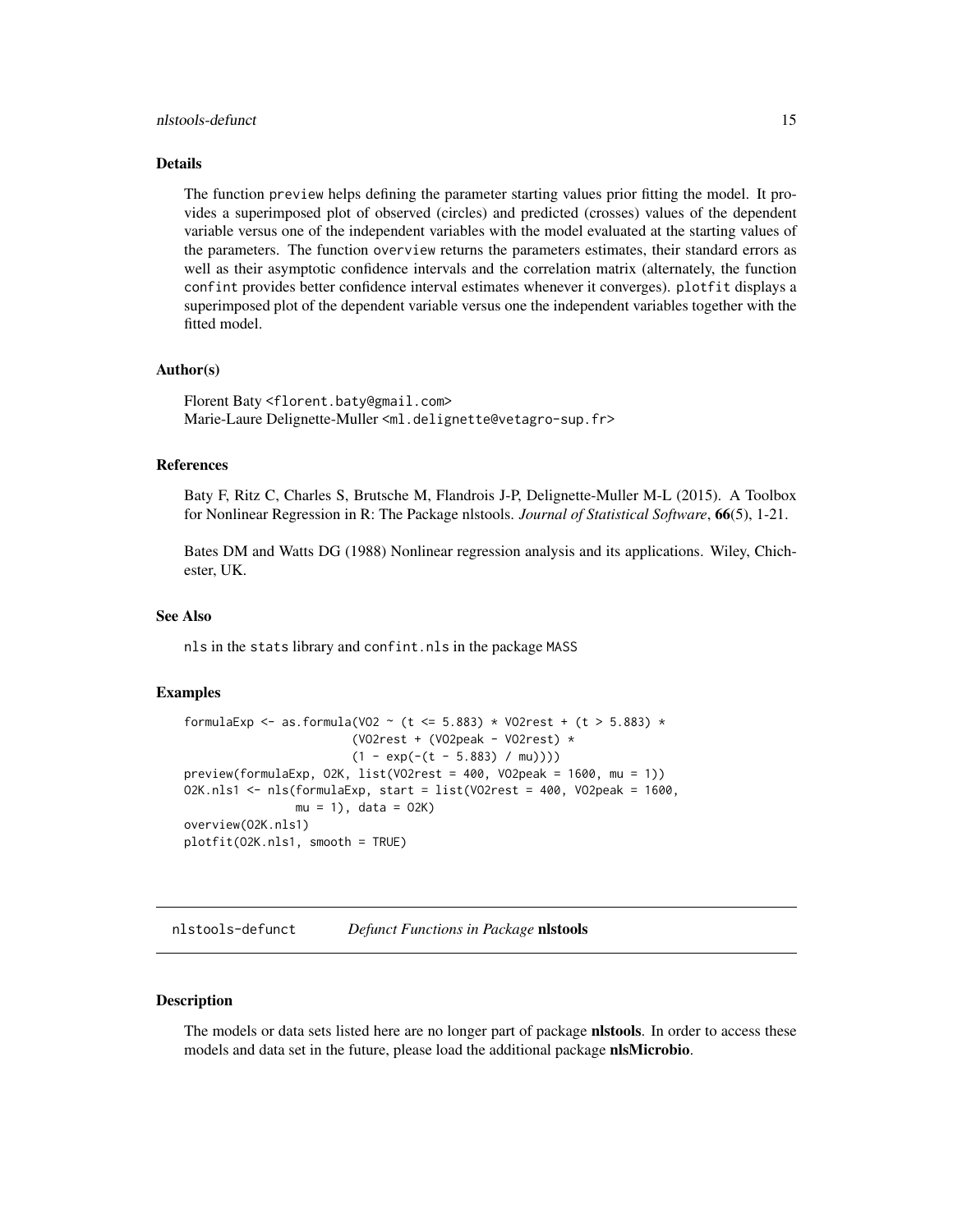# <span id="page-15-0"></span>Details

Defunct functions are: geeraerd geeraerd\_without\_Nres geeraerd\_without\_Sl mafart albert trilinear bilinear\_without\_Nres bilinear\_without\_Sl baranyi baranyi\_without\_Nmax baranyi\_without\_lag buchanan buchanan\_without\_Nmax buchanan\_without\_lag gompertzm jameson\_buchanan jameson\_baranyi jameson\_without\_lag cpm\_T cpm\_pH\_4p cpm\_pH\_3p cpm\_aw\_3p cpm\_aw\_2p cpm\_T\_pH\_aw competition1 competition2 growthcurve1 growthcurve2 growthcurve3 growthcurve4 ross survivalcurve1 survivalcurve2 survivalcurve3

O2K *Oxygen kinetics during 6-minute walk test data set*

# Description

Oxygen uptake kinetics during a 6-minute walking test in a patient with pulmonary disease. The first 5.83 minutes correspond to the resting phase prior to exercise.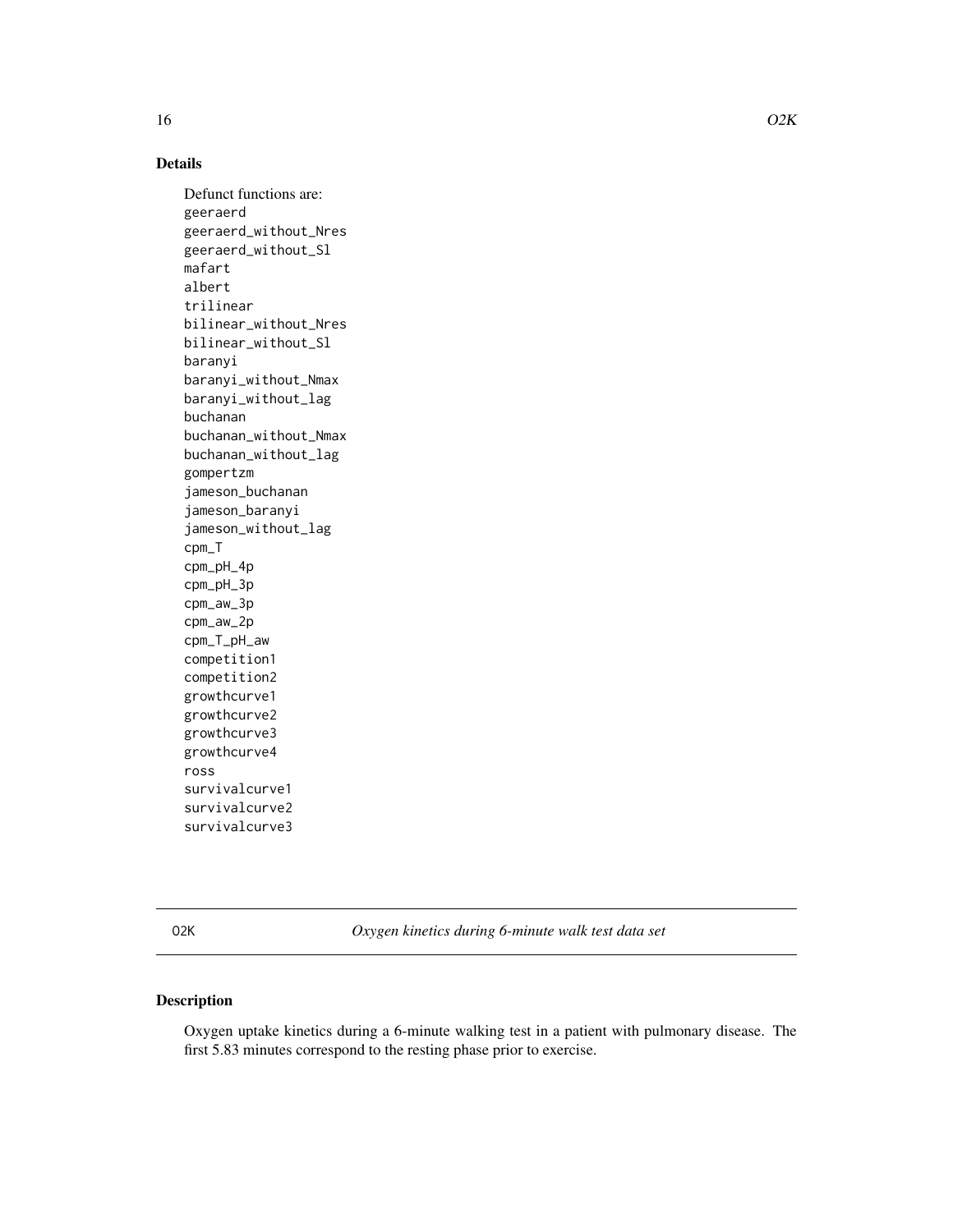#### $O2K$  and  $17$

# Usage

data(O2K)

# Format

O2K is a data frame with 2 columns (t: time, VO2: oxygen uptake)

# Source

This data set was provided by the Cantonal Hospital St. Gallen, Switzerland.

# Examples

data(O2K) plot(O2K)